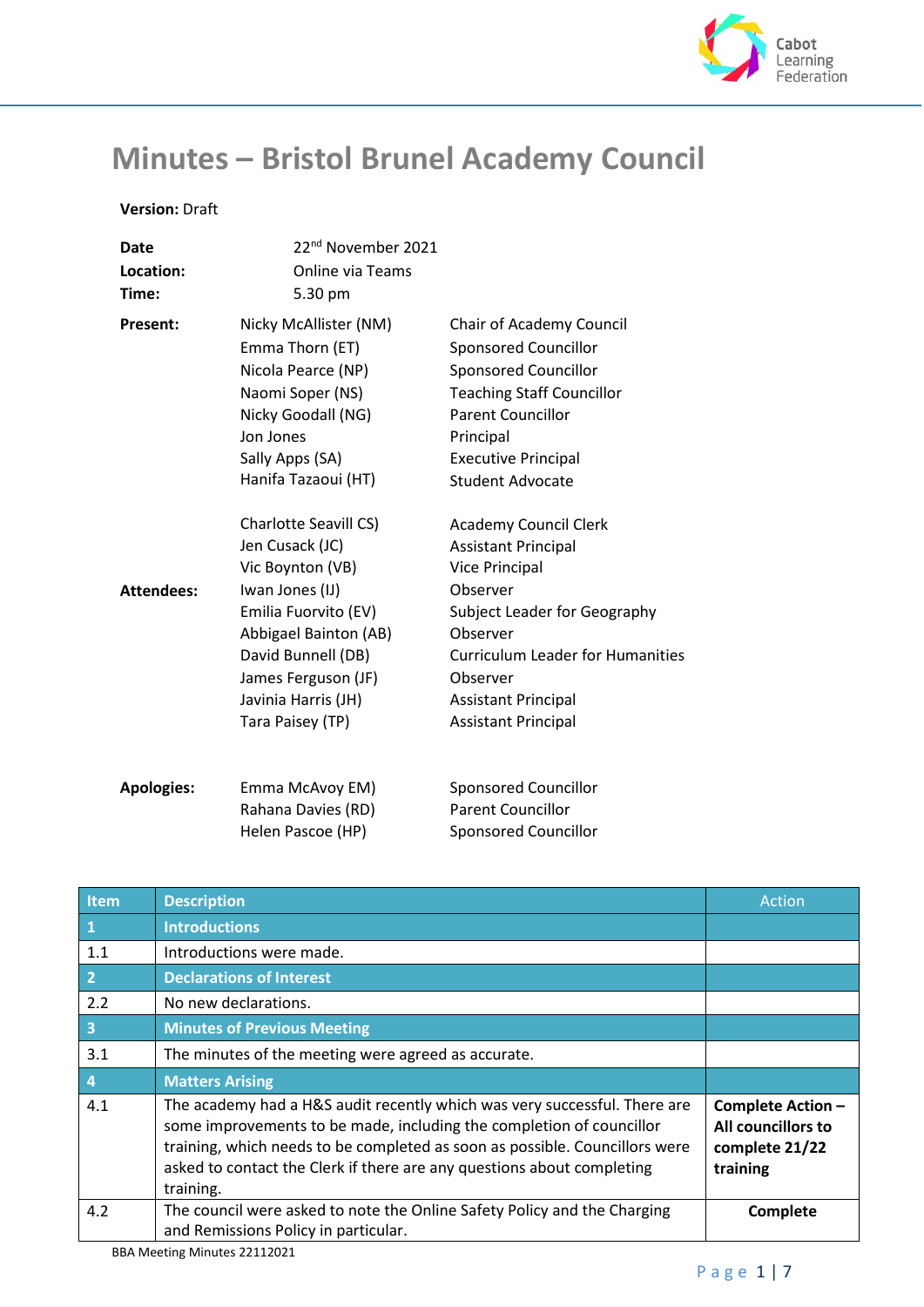

| Item           | <b>Description</b>                                                                                                                                                                                                                                                                                                                                                                                                                                                                                                                                                                                                                                                                                                                                                                                                                                                           | Action                                                                                                                         |
|----------------|------------------------------------------------------------------------------------------------------------------------------------------------------------------------------------------------------------------------------------------------------------------------------------------------------------------------------------------------------------------------------------------------------------------------------------------------------------------------------------------------------------------------------------------------------------------------------------------------------------------------------------------------------------------------------------------------------------------------------------------------------------------------------------------------------------------------------------------------------------------------------|--------------------------------------------------------------------------------------------------------------------------------|
| 4.3            | The Remote Learning Policy states that councillors are responsible for its<br>implementations and asked to discuss this more fully in the future to<br>understand who will take this responsibility.                                                                                                                                                                                                                                                                                                                                                                                                                                                                                                                                                                                                                                                                         | <b>Review in January</b><br>via link visit with<br><b>T&amp;L Link</b><br><b>Councillors. Clerk</b><br>to diarise in<br>Agenda |
| 4.4            | The council welcomed the new student voice councillor and agreed to<br>arrange a meeting with the Chair and Principal to discuss how to best<br>implement this role in the academy                                                                                                                                                                                                                                                                                                                                                                                                                                                                                                                                                                                                                                                                                           | Complete-<br>meeting booked<br>for 2 <sup>nd</sup> December<br>2021                                                            |
| 4.5            | NG to provide report from meeting with SE                                                                                                                                                                                                                                                                                                                                                                                                                                                                                                                                                                                                                                                                                                                                                                                                                                    | Complete                                                                                                                       |
|                | The council discussed the importance of the LAC training provided at this<br>meeting due to the number of LAC and previously LAC (PLAC) at the<br>academy. There is a cohort of around 40 students which is one of the biggest<br>in the city for a single school.                                                                                                                                                                                                                                                                                                                                                                                                                                                                                                                                                                                                           |                                                                                                                                |
| 4.6            | Clerk to add Book Look data to next agenda.                                                                                                                                                                                                                                                                                                                                                                                                                                                                                                                                                                                                                                                                                                                                                                                                                                  | This hasn't been<br>possible due to<br>staff absence.<br>Carry forward to<br>next meeting.                                     |
| 4.7            | NM and NS to meet to discuss how EDI work can be adequately reflected in<br>the minutes of meetings.                                                                                                                                                                                                                                                                                                                                                                                                                                                                                                                                                                                                                                                                                                                                                                         | Complete -<br><b>Meeting booked</b><br>for 2 <sup>nd</sup> December<br>21                                                      |
| 5 <sub>5</sub> | <b>Governance</b>                                                                                                                                                                                                                                                                                                                                                                                                                                                                                                                                                                                                                                                                                                                                                                                                                                                            |                                                                                                                                |
| 5.1            | Membership - Chloe Drake has been appointed as the new Support Staff<br>Councillor this week. Chloe will join us at the next meeting.<br>There is a LA Sponsored Councillor role vacancy.                                                                                                                                                                                                                                                                                                                                                                                                                                                                                                                                                                                                                                                                                    |                                                                                                                                |
| 6              | <b>Attendance Presentation with Sally Apps</b>                                                                                                                                                                                                                                                                                                                                                                                                                                                                                                                                                                                                                                                                                                                                                                                                                               |                                                                                                                                |
| $6.1\,$        | The presentation looked at how the CLF report attendance data to<br>Principals, in particular the gap between PP and NPP, how academies add<br>advantage through a rich curriculum offer and a good level of opportunity,<br>and the ways academy councillors can support good attendance by<br>reviewing the attendance tracker, asking staff if they know their part in<br>improving attendance when visiting the academy, asking questions about<br>the weekly attendance data, looking at case studies for PP students and<br>looking at the PP/NPP gap.                                                                                                                                                                                                                                                                                                                 |                                                                                                                                |
| $\overline{7}$ | <b>Geography Presentation with Emilia Fuorvito &amp; David Bunnell</b>                                                                                                                                                                                                                                                                                                                                                                                                                                                                                                                                                                                                                                                                                                                                                                                                       |                                                                                                                                |
| 7.1            | The presentation introduced the council to the strengths and challenges for<br>the Geography department. The current subject leader is the third leader in 4<br>years as well as other staff changes. Broadly, there has been improvement for<br>all groups since 2017 however results for HAP and PP students still need to<br>improve. Teacher subject knowledge is strong as is the geography content.<br>Geography remains a popular choice for GCSE but numbers have decreased<br>over 5 years. There has been lots of work with the link AP and subject<br>specialists to understand the strengths and issues as well as collecting student<br>voice feedback. Lessons now include more exam technique practice,<br>improved pace of lessons and content changes all while looking through the<br>lens of disadvantage and making geography more relatable. There were |                                                                                                                                |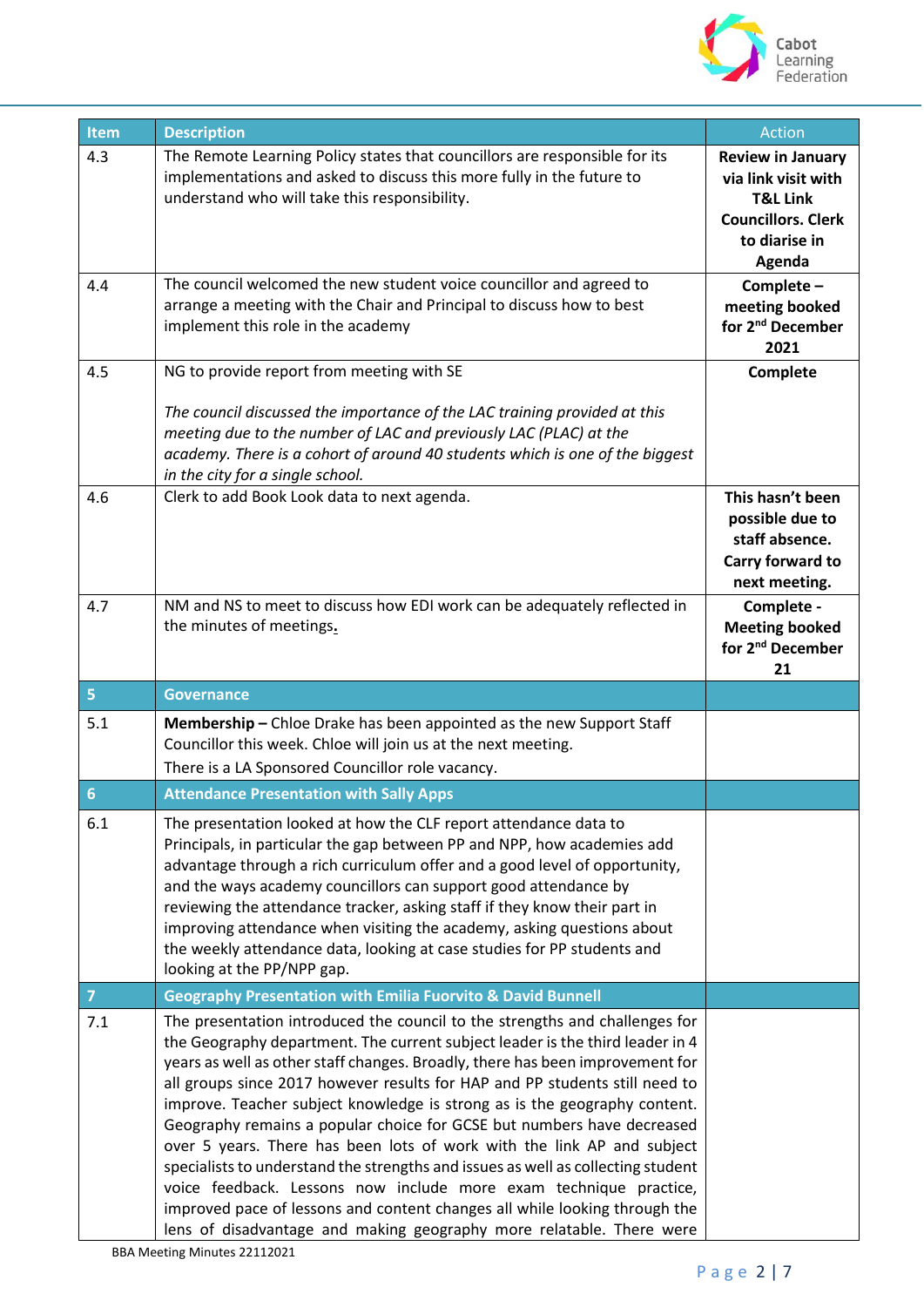

| Item             | <b>Description</b>                                                                                                                               | Action |
|------------------|--------------------------------------------------------------------------------------------------------------------------------------------------|--------|
|                  | examples of work shown and the changes to way geography is being taught                                                                          |        |
|                  | to increase metacognition and utilise their knowledge more. There are more                                                                       |        |
|                  | written exercises to practise using key terminology, more CEIAG for Year 9                                                                       |        |
|                  | students when choosing their options to address misconceptions and more                                                                          |        |
|                  | extended writing opportunities.                                                                                                                  |        |
|                  | This will all be measured using mock exams, the 32 week plan, book looks and                                                                     |        |
|                  | drop ins, as well as seeking further student voice feedback.                                                                                     |        |
|                  | <b>Questions from the Academy Council</b>                                                                                                        |        |
| 7.1.1            | How will you make Geography more relatable?                                                                                                      |        |
| 7.1.2            | Staff are starting by looking at Bristol and where the students live so they have                                                                |        |
|                  | a sense of their place in the world. When questioned, many students had                                                                          |        |
|                  | never seen some famous Bristol landmarks in person so there is a focus on                                                                        |        |
|                  | how interesting Bristol's geography is and then students start to compare it                                                                     |        |
|                  | to other countries and places in the world. There has also been work recently<br>on COP26 and how students have a role in the world.             |        |
| 7.1.3            | The Council was pleased to note the reflective nature of the current leader's                                                                    |        |
|                  | approach to the recent review of the department and her future plans for                                                                         |        |
|                  | improvement.                                                                                                                                     |        |
| $\boldsymbol{8}$ | <b>Academy Council Report</b>                                                                                                                    |        |
| 8.1              | The council began by congratulating VB, JC and TP for their recent                                                                               |        |
|                  | appointments.                                                                                                                                    |        |
|                  | The council reflected that the report is full of positives, given the current                                                                    |        |
|                  | circumstances with Corona virus, especially the work on anti-bullying, the                                                                       |        |
|                  | reduction in FTEs and the clarity and consistency of the graduated response.                                                                     |        |
|                  | <b>ACTION: JJ to share student voice feedback on the Professional Dress Day</b>                                                                  | JJ     |
|                  | at the next meeting.                                                                                                                             |        |
|                  | The report included the work done to approach poor behaviour, in<br>particular, the graduated response in relation to FTEs. The work of the year |        |
|                  | team is critical as staff look at each child as an individual and look at their                                                                  |        |
|                  | history to ensure that support is available to them. As behaviour persists,                                                                      |        |
|                  | the sanctions increase, but so does the support available to them.                                                                               |        |
|                  | There has also been a reduction in the number of students sent to the Safety                                                                     |        |
|                  | Net and year teams are working on restorative conversations.                                                                                     |        |
|                  | <b>Questions from the Academy Council</b>                                                                                                        |        |
| 8.1.1            | Have the improvements in exclusions and attendance been down to the                                                                              |        |
|                  | staffing levels in year teams?                                                                                                                   |        |
| 8.1.2            | There has been a lot of work analysing data to see why children behave                                                                           |        |
|                  | poorly and are sent to the safety net. This enables the right support to be in                                                                   |        |
|                  | place and having the capacity in the team has had a massive impact on                                                                            |        |
|                  | safeguarding overall.                                                                                                                            |        |
| 8.1.3            | The report states that there have been incidents with drugs and offensive<br>weapons. Are the police involved in these types of incidents?       |        |
| 8.1.4            | Yes. When a student is suspended, the academy needs to follow the DfE                                                                            |        |
|                  | guidance on how it is categorised. For example, drugs could relate to vaping.                                                                    |        |
|                  | If there is a knife involved, then Safer Options are usually involved. However,                                                                  |        |
|                  | in this instance, the academy supported the students back into the academy                                                                       |        |
|                  | and educated them around the seriousness of the incident.                                                                                        |        |
| $\overline{9}$   | <b>Anti-Racist School Award</b>                                                                                                                  |        |
| 9.1              | AB provided a presentation to the council prior to the meeting on the                                                                            |        |
|                  | academy's work to achieve the Anti-Racist School Award.                                                                                          |        |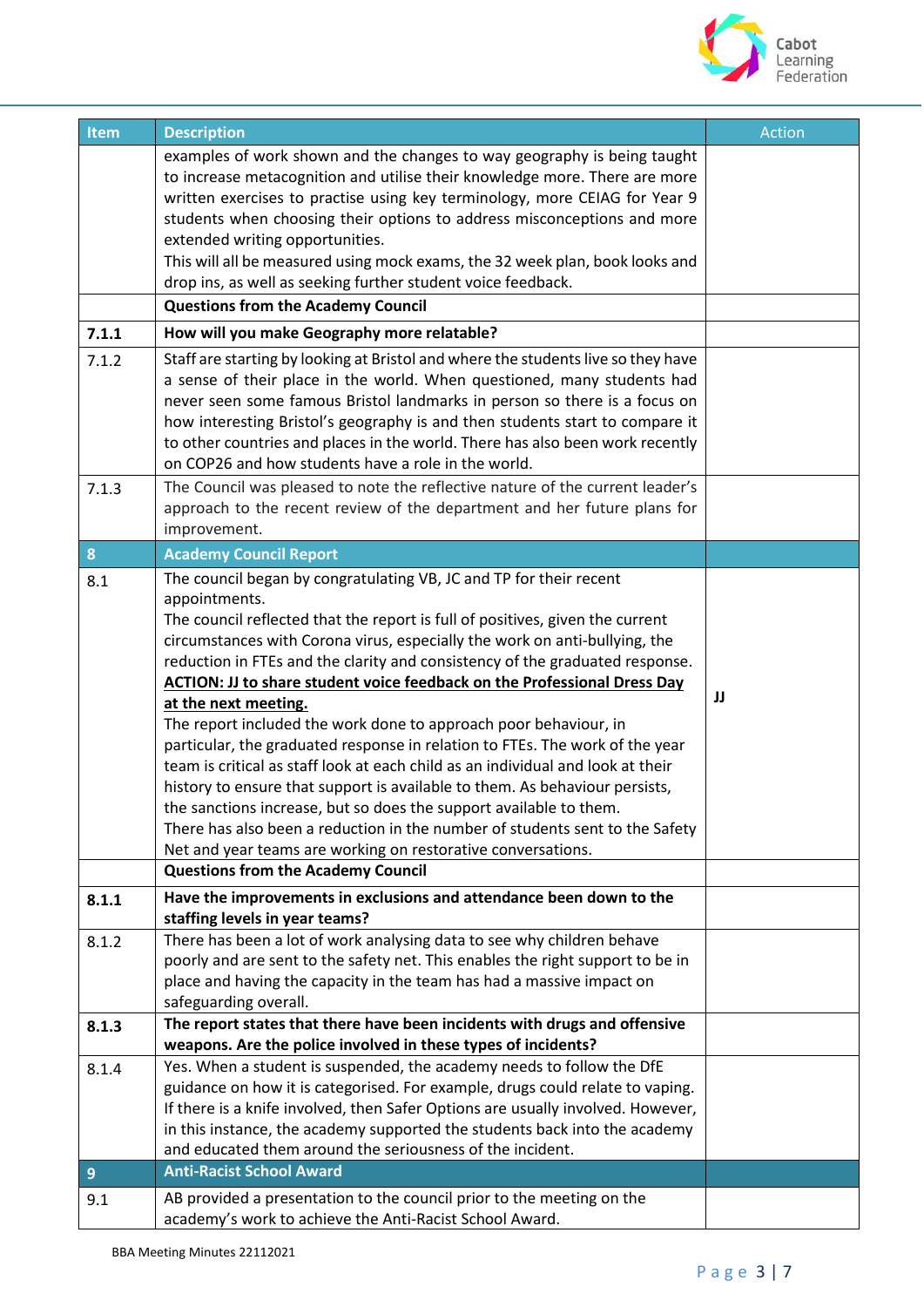

| Item   | <b>Description</b>                                                                                                                                     | <b>Action</b>            |
|--------|--------------------------------------------------------------------------------------------------------------------------------------------------------|--------------------------|
|        | <b>Questions from the Academy Council</b>                                                                                                              |                          |
|        |                                                                                                                                                        |                          |
| 9.1.1  | Given the current COVID regulations, are you able to hold as many<br>assemblies or group work that you need/would like to?                             |                          |
|        | Last year, there were lots of virtual and pre-recorded assemblies and                                                                                  |                          |
| 9.1.2  | delivery through PSHE and tutor time periods. This year, we are allowed to                                                                             |                          |
|        | do assemblies in year groups which has been wonderful.                                                                                                 |                          |
| 9.1.3  | The council congratulated AB and the academy on their successful and                                                                                   |                          |
|        | terribly important work which has contributed to the reduction in FTEs and                                                                             |                          |
|        | increase in attendance due to the sense of belonging, feeling safe and the                                                                             |                          |
|        | academy being a fair place. The council are also pleased that student voice is                                                                         |                          |
|        | at the forefront of policy at the academy.                                                                                                             |                          |
| 9.1.4  | <b>ACTION: AB to liaise with CS regarding professional training dates that the</b>                                                                     |                          |
|        | AC can attend in relation to the Anti-Racist School Award.                                                                                             |                          |
| 10     | <b>Attendance</b>                                                                                                                                      |                          |
| 10.1   | The council discussed the attendance data, in particular how BBA are                                                                                   |                          |
|        | performing in relation to the CLF average and the national average. Broadly,                                                                           |                          |
|        | attendance is strong in the current situation and especially given the local                                                                           |                          |
|        | picture in terms of COVID cases.                                                                                                                       |                          |
|        | The PP cohort is attending very well, higher than the national average for                                                                             |                          |
|        | NPP and the PP/NPP gap is small.                                                                                                                       |                          |
|        | At any other time, the academy wouldn't be happy with data in the low 90s                                                                              |                          |
|        | but in the current circumstances, this is ok.                                                                                                          |                          |
| 11     | Presentation from Javinia Harris on the Quality of Teaching and Learning                                                                               |                          |
| 11.1   | <b>ACTION: CS to share JH presentation in Teams.</b>                                                                                                   | $\mathsf{CS}\phantom{0}$ |
|        | JH introduced the pilot that will be starting this term to provide support for                                                                         |                          |
|        | teachers through observations, using shared language, "Input, Practice and                                                                             |                          |
|        | Check", so that teachers understand expectations and feedback provided to                                                                              |                          |
|        | them to reflect on and refine practice. There is also going to be training                                                                             |                          |
|        | around subject development sessions which will ensure good                                                                                             |                          |
|        | communications between line managers and curriculum leaders.                                                                                           |                          |
|        | <b>Questions from the Academy Council</b>                                                                                                              |                          |
| 11.1.1 | Given the current situation and levels of staff absence, is there capacity to                                                                          |                          |
|        | do this many visits?                                                                                                                                   |                          |
| 11.1.2 | Timetabling is key to ensuring there is capacity, as is cover but the academy                                                                          |                          |
|        | needs to prioritise. Another challenge is COVID as we don't want lots of                                                                               |                          |
|        | different teachers visiting other classrooms. Therefore we have designed the                                                                           |                          |
|        | system to allow staff to observe from the doorway. Academy councillors are<br>welcome to join these visits in the new year. The system is based around |                          |
|        | subject specialists, not leadership seniority so everyone who teaches will be                                                                          |                          |
|        | visited.                                                                                                                                               |                          |
| 11.1.3 | The presentation was really clear but it seems hugely ambitious, especially                                                                            |                          |
|        | with the focus on behaviour and attendance at the same time. Is there a                                                                                |                          |
|        | risk that with so many initiatives at once, staff may not engage fully.                                                                                |                          |
| 11.1.4 | The pilot will run with Curriculum Leaders and Assistant Principals in a time                                                                          |                          |
|        | of absence, which will allow us to really see the time and capacity needed.                                                                            |                          |
|        | Every teacher will be seen once a fortnight, but if necessary, we could move                                                                           |                          |
|        | this to once every 3 weeks. This would still be an improvement on the                                                                                  |                          |
|        | current system. As time goes on, we'll become more proficient. We believe                                                                              |                          |
|        | in being highly ambitious and staff are really engaged. We are aware of                                                                                |                          |
|        | some pressure points, such as mock marking and moderation, so we are                                                                                   |                          |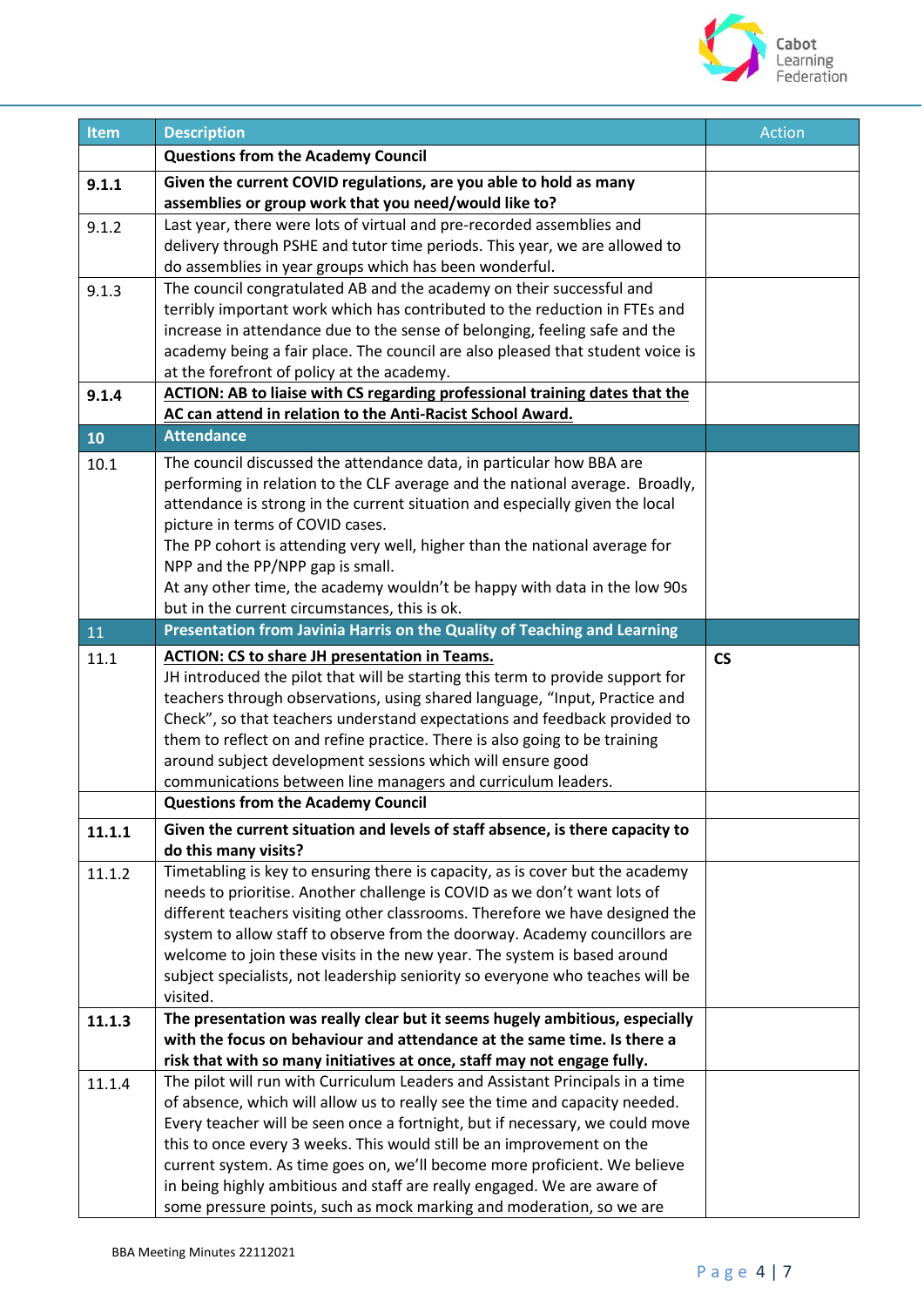

| Item         | <b>Description</b>                                                                                                                                                                                                                                                                                                                                                                                                                                                                                                                                                                                                                                                                                                                                                                                                                                                                                                                                                                                                                                                                                                                                                                                                                                    | <b>Action</b> |
|--------------|-------------------------------------------------------------------------------------------------------------------------------------------------------------------------------------------------------------------------------------------------------------------------------------------------------------------------------------------------------------------------------------------------------------------------------------------------------------------------------------------------------------------------------------------------------------------------------------------------------------------------------------------------------------------------------------------------------------------------------------------------------------------------------------------------------------------------------------------------------------------------------------------------------------------------------------------------------------------------------------------------------------------------------------------------------------------------------------------------------------------------------------------------------------------------------------------------------------------------------------------------------|---------------|
|              | looking at the reality for different teachers at different times and acting in                                                                                                                                                                                                                                                                                                                                                                                                                                                                                                                                                                                                                                                                                                                                                                                                                                                                                                                                                                                                                                                                                                                                                                        |               |
|              | accordance.                                                                                                                                                                                                                                                                                                                                                                                                                                                                                                                                                                                                                                                                                                                                                                                                                                                                                                                                                                                                                                                                                                                                                                                                                                           |               |
| 11.1.5       | How can we ensure that predicted grades are accurate this year in light of<br>the OfQual changes?                                                                                                                                                                                                                                                                                                                                                                                                                                                                                                                                                                                                                                                                                                                                                                                                                                                                                                                                                                                                                                                                                                                                                     |               |
| 11.1.6       | Most of the changes are to specifications and what's being taught. In terms<br>of predictions, predicted grades are currently for internal use for students to<br>use for college applications, they aren't grades that would be shared if we<br>were in a TAG situation again. We would use mock grades and internal<br>assessments. We have a stringent eye on marking in case we need evidence<br>in the summer.                                                                                                                                                                                                                                                                                                                                                                                                                                                                                                                                                                                                                                                                                                                                                                                                                                   |               |
| 11.1.7       | What are the changes to the specifications?                                                                                                                                                                                                                                                                                                                                                                                                                                                                                                                                                                                                                                                                                                                                                                                                                                                                                                                                                                                                                                                                                                                                                                                                           |               |
| 11.1.8       | It depends on the type of course and the subject. Some vocational courses<br>are losing units whereas some exam subjects will have some areas excluded<br>from the exam.                                                                                                                                                                                                                                                                                                                                                                                                                                                                                                                                                                                                                                                                                                                                                                                                                                                                                                                                                                                                                                                                              |               |
| 11.1.9       | What are we doing to support our disadvantaged students or our students<br>with lower reading ages to improve their reading skills?                                                                                                                                                                                                                                                                                                                                                                                                                                                                                                                                                                                                                                                                                                                                                                                                                                                                                                                                                                                                                                                                                                                   |               |
| 11.1.10      | There are a range of strategies in place to support reading. All students in<br>years 7-9 read for the first 10 minutes of the day which gives a real sense of<br>calm and a good start to the day. There are reading intervention lessons in<br>KS3 and Accelerated Reader. The Reading intervention teacher works with a<br>good number of students. The English team also do reading interventions<br>including That Reading Thing. LAC & PP cohorts have targeted lessons with<br>English teachers.<br>Councillor feedback from a recent visit was very positive with regards to the<br>work of the Reading Intervention Teacher. His sessions were inspiring and<br>full of praise and encouragement.                                                                                                                                                                                                                                                                                                                                                                                                                                                                                                                                            |               |
| $\boxed{12}$ | <b>Pupil Premium</b>                                                                                                                                                                                                                                                                                                                                                                                                                                                                                                                                                                                                                                                                                                                                                                                                                                                                                                                                                                                                                                                                                                                                                                                                                                  |               |
| 12.1         | The Pupil Premium report was reviewed at a recent councillor visit. Full<br>notes from the session will be made available on Teams.<br><b>ACTION: ET to write report on recent visit and share in Teams.</b><br>The council discussed how recovery funding has been reported in blue as<br>this funding is one-off and may not be available next year. The PP funding is<br>spent in 3 areas: whole school measures such as improving teaching and<br>learning so as to minimise the progress and attainment gap between PP &<br>NPP. There are specific interventions for PP students to ensure all students<br>leave with at least a functional reading age. Then there are smaller amounts<br>of money reserved for targeted interventions to tackle behaviour and<br>support wellbeing issues.<br>The council identified a key trail of how to close the attainment and progress<br>gap when PP and SEND cross.<br>Another area of concern is how the high levels of absence and cover can<br>disproportionally affect disadvantaged students and how SEMH is supported<br>in students.<br>The council identified a risk in the interventions currently being funded by<br>recovery funding and how that funding isn't available in future years. | ET            |
| 13           | <b>Safeguarding</b>                                                                                                                                                                                                                                                                                                                                                                                                                                                                                                                                                                                                                                                                                                                                                                                                                                                                                                                                                                                                                                                                                                                                                                                                                                   |               |
| 13.1         | The safeguarding visit with the link councillor is booked for 3rd December so<br>a report will follow in Teams.                                                                                                                                                                                                                                                                                                                                                                                                                                                                                                                                                                                                                                                                                                                                                                                                                                                                                                                                                                                                                                                                                                                                       |               |
| 14           | <b>Finance, Health &amp; Safety and Estates</b>                                                                                                                                                                                                                                                                                                                                                                                                                                                                                                                                                                                                                                                                                                                                                                                                                                                                                                                                                                                                                                                                                                                                                                                                       |               |
| 14.1         | The COVID risk assessment is continually evolving and work to improve the<br>site continues. There have been several reserve requests submitted to                                                                                                                                                                                                                                                                                                                                                                                                                                                                                                                                                                                                                                                                                                                                                                                                                                                                                                                                                                                                                                                                                                    |               |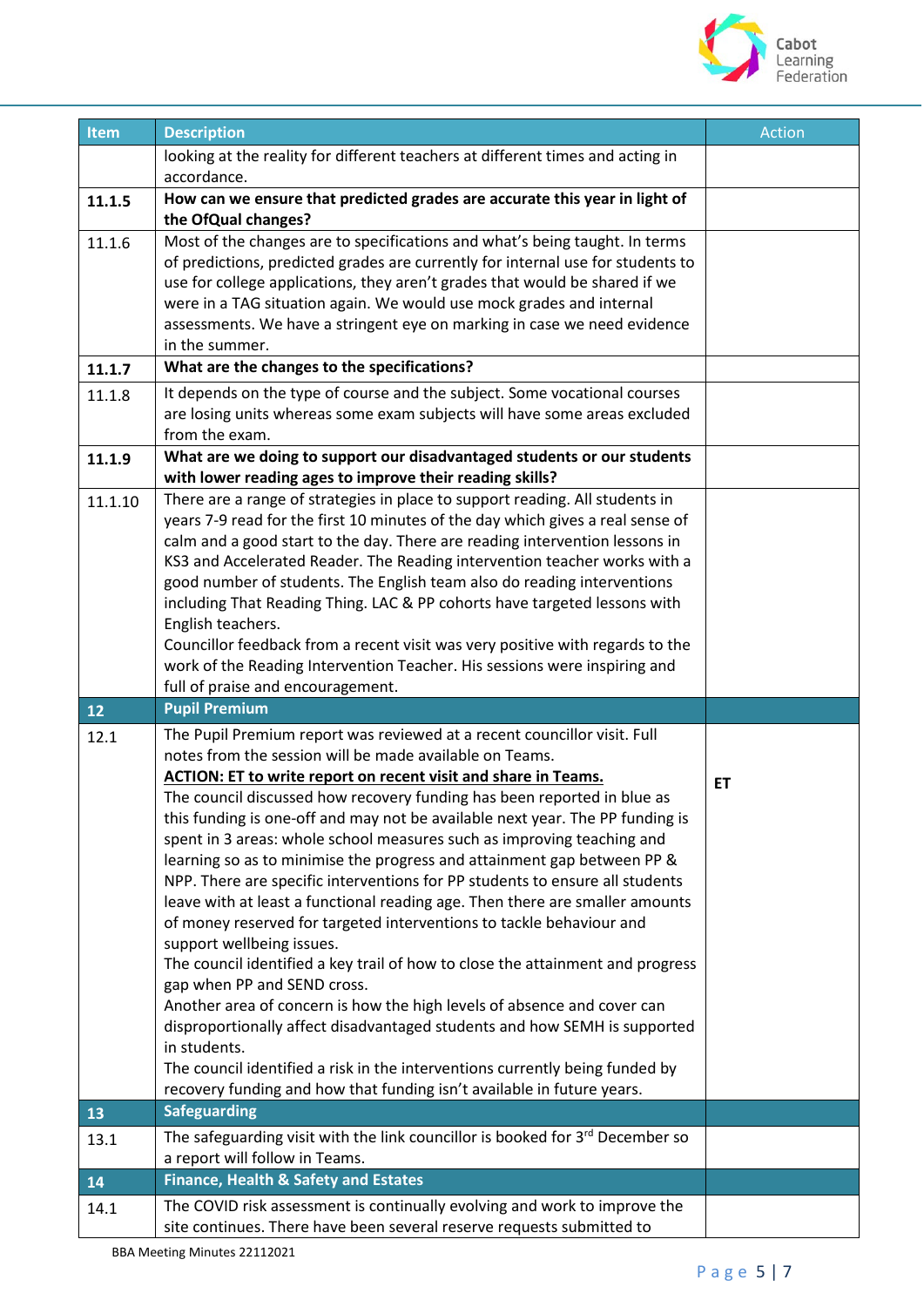

| <b>Item</b> | <b>Description</b>                                                                                                                                                                                                                                                                                                                                                                                                                                                                                                                                                                                                                                 | Action |
|-------------|----------------------------------------------------------------------------------------------------------------------------------------------------------------------------------------------------------------------------------------------------------------------------------------------------------------------------------------------------------------------------------------------------------------------------------------------------------------------------------------------------------------------------------------------------------------------------------------------------------------------------------------------------|--------|
|             | improve the environment for students at play times. Conversations around                                                                                                                                                                                                                                                                                                                                                                                                                                                                                                                                                                           |        |
|             | PAN increases and building changes are ongoing.                                                                                                                                                                                                                                                                                                                                                                                                                                                                                                                                                                                                    |        |
|             | <b>Questions from the Academy Council</b>                                                                                                                                                                                                                                                                                                                                                                                                                                                                                                                                                                                                          |        |
| 14.1.1      | The council raised a concern around the telephone not being answered<br>during lunchtimes.                                                                                                                                                                                                                                                                                                                                                                                                                                                                                                                                                         |        |
| 14.1.2      | ACTION: JJ to check the phone system is working as it should to ensure                                                                                                                                                                                                                                                                                                                                                                                                                                                                                                                                                                             | JJ     |
| 14.1.3      | there is coverage throughout the day.<br>How are lessons covered?                                                                                                                                                                                                                                                                                                                                                                                                                                                                                                                                                                                  |        |
|             |                                                                                                                                                                                                                                                                                                                                                                                                                                                                                                                                                                                                                                                    |        |
| 14.1.4      | There are a team of cover supervisors and an additional person has just<br>been appointed.                                                                                                                                                                                                                                                                                                                                                                                                                                                                                                                                                         |        |
| 14.1.6      | Are there any specific interventions in place for students who have been<br>impacted by the pandemic. For example those who didn't engage well<br>with online learning and are experiencing disruption and cover due to staff<br>absence.                                                                                                                                                                                                                                                                                                                                                                                                          |        |
| 14.1.7      | It is really difficult to track the experience of individual students however the<br>academy has always maintained close contact throughout lockdowns and<br>during periods of absence. It seems that the current Y9 have been affected<br>most often. Students who didn't engage online and are PA in core subjects<br>are having interventions. We are insisting that LAC students' lessons who<br>need cover are being covered with subject specialists. Not being able to get<br>cover can't be an excuse for there being detriment to the students'<br>experience.<br><b>ACTION: JJ to produce data to show students most affected by the</b> | IJ     |
| 10          | pandemic.<br><b>Policies</b>                                                                                                                                                                                                                                                                                                                                                                                                                                                                                                                                                                                                                       |        |
| 10.1        | The council commended the academies management and use of policies.                                                                                                                                                                                                                                                                                                                                                                                                                                                                                                                                                                                |        |
|             | There is a policies meeting on 15 <sup>th</sup> December so further feedback will be<br>available then. A query arose from the recent Policy Review Meeting<br>regarding AC H&S representation. This has been discussed off line with JJ.                                                                                                                                                                                                                                                                                                                                                                                                          |        |
| 11          | <b>Student Voice</b>                                                                                                                                                                                                                                                                                                                                                                                                                                                                                                                                                                                                                               |        |
| 11.1        | There is a meeting booked for 2 <sup>nd</sup> December 2021 to discuss how student<br>voice will be represented to the academy council. Initial feedback is very<br>positive with students feeling confident in expressing their views.                                                                                                                                                                                                                                                                                                                                                                                                            |        |
| 12          | <b>Global Awareness</b>                                                                                                                                                                                                                                                                                                                                                                                                                                                                                                                                                                                                                            |        |
| 12.1        | The council discussed the work being done in the academy. The Global<br>Awareness Conference has been postponed until January where a small<br>number of students from each academy will meet to hear from keynote<br>speakers and take part in activities to feedback to their academies.                                                                                                                                                                                                                                                                                                                                                         |        |
| 13          | <b>EDI</b>                                                                                                                                                                                                                                                                                                                                                                                                                                                                                                                                                                                                                                         |        |
| 13.1        | There is a meeting booked for 2 <sup>nd</sup> December to discuss EDI at the academy<br>in more details. Details will be shared at the next academy council meeting.                                                                                                                                                                                                                                                                                                                                                                                                                                                                               |        |
| 14          | <b>Matters for the Board</b>                                                                                                                                                                                                                                                                                                                                                                                                                                                                                                                                                                                                                       |        |
| 14.1        | None                                                                                                                                                                                                                                                                                                                                                                                                                                                                                                                                                                                                                                               |        |
| 15          | <b>AOB</b>                                                                                                                                                                                                                                                                                                                                                                                                                                                                                                                                                                                                                                         |        |
| 15.1        | The council thanked VB for her exceptional work and leadership at the                                                                                                                                                                                                                                                                                                                                                                                                                                                                                                                                                                              |        |
|             | academy and wished her well in her headship.                                                                                                                                                                                                                                                                                                                                                                                                                                                                                                                                                                                                       |        |
| 15.2        | It was asked if the process for purchasing study guides could be made<br>clearer.                                                                                                                                                                                                                                                                                                                                                                                                                                                                                                                                                                  |        |
| 15.3        | The council fed back that during LAC training, there was an interesting                                                                                                                                                                                                                                                                                                                                                                                                                                                                                                                                                                            |        |